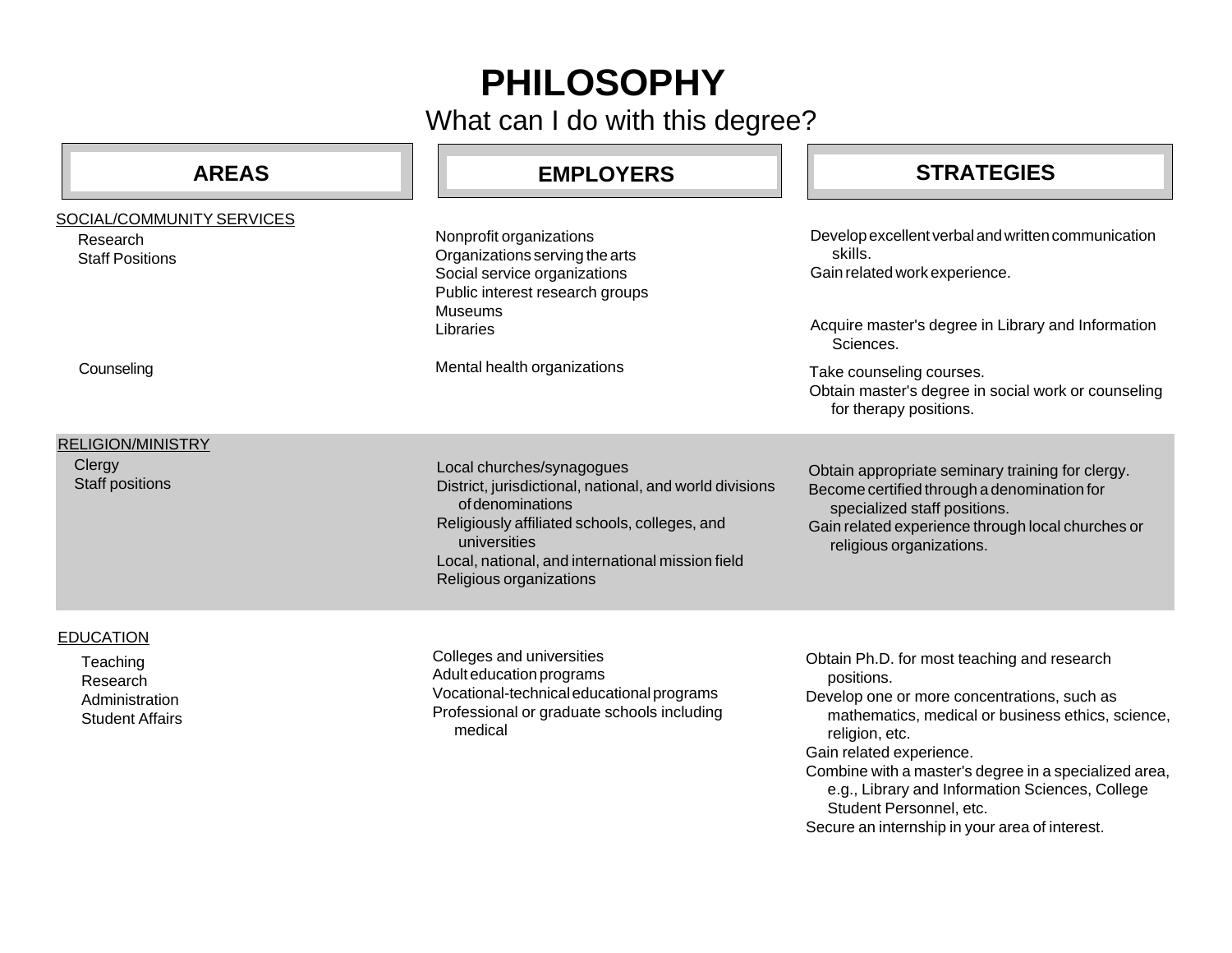| (Philosophy, Page 2)                                                                   |                                                                                                                                                                                                                                                                                                        |                                                                                                                                                                                                                         |  |  |
|----------------------------------------------------------------------------------------|--------------------------------------------------------------------------------------------------------------------------------------------------------------------------------------------------------------------------------------------------------------------------------------------------------|-------------------------------------------------------------------------------------------------------------------------------------------------------------------------------------------------------------------------|--|--|
| <b>AREAS</b>                                                                           | <b>EMPLOYERS</b>                                                                                                                                                                                                                                                                                       | <b>STRATEGIES</b>                                                                                                                                                                                                       |  |  |
| <b>RESEARCH</b>                                                                        | Colleges and universities<br>Government agencies<br>Insurance companies<br><b>Publishers</b><br><b>Museums</b><br>Political organizations<br>Public interest research groups<br>Nonprofit organizations                                                                                                | Obtain a Ph.D. for advancement in college and<br>university positions.<br>Develop excellent research and verbal and written<br>communication skills.<br>Gain related experience through volunteer or paid<br>positions. |  |  |
| <b>GOVERNMENT</b><br><b>Staff Positions</b><br><b>Congressional Staffs</b><br>Lobbying | Federal, state, and local government<br><b>Commission on Civil Rights</b><br><b>Consumer Product Safety Commission</b><br>Department of Energy<br><b>Federal Communications Commission</b><br>Foreign Service<br><b>Federal Municipal Archives</b><br>National and State Endowments for the Humanities | Learn federal, state, and local job application<br>process.                                                                                                                                                             |  |  |
| <b>ETHICS</b><br>Medical<br>Environmental<br>Research                                  | Medical and professional schools<br>Colleges and universities<br><b>Consulting services</b><br>Research organizations<br>Health science funding agencies<br>Environmental agencies                                                                                                                     | Obtain Ph.D. for most positions.<br>Participate in related professional organizations.<br>Join debate groups.<br>Develop excellent research skills.<br>Hone verbal and written communication skills.                    |  |  |
| <b>LEGAL</b><br>Civil                                                                  | Corporations                                                                                                                                                                                                                                                                                           |                                                                                                                                                                                                                         |  |  |

**Criminal** 

 State and federal legal offices Independent, private firms

Obtain law degree. Develop excellent research and writing skills.